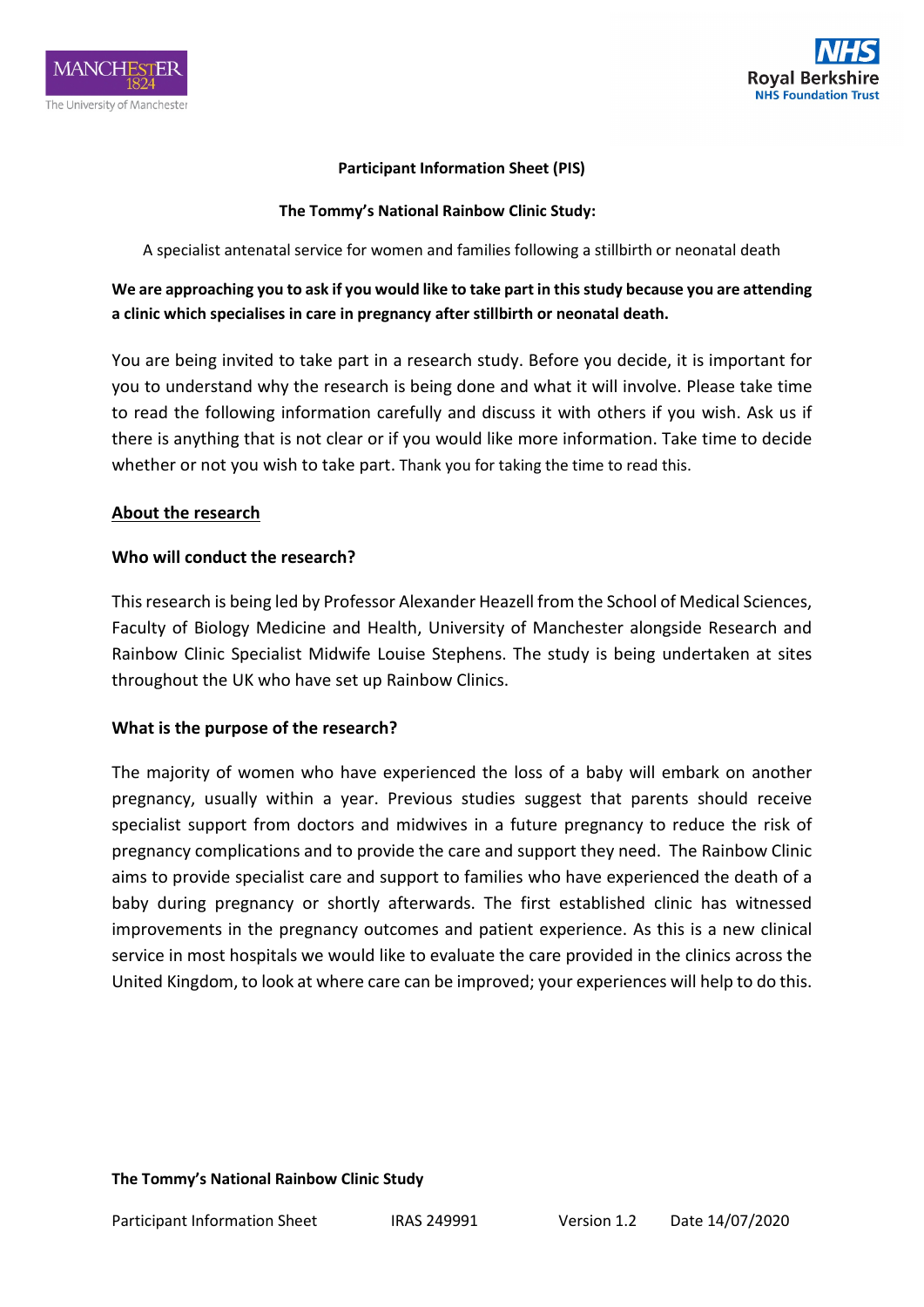

### **What are the advantages of taking part?**

The study may not benefit you directly but the information we get from this study may help to improve the care of all parents and families who have experienced a stillbirth or neonatal death.

#### **What are the possible disadvantages of taking part?**

There are no direct disadvantages to taking part in the study as participating in the study will not affect your care. The research team recognise that participation may bring up difficult and distressing memories for some of the participants. The study team are trained and experienced in supporting patients for whom this occurs, and can refer you to specialist services where needed.

In the event that there is something that goes wrong with the research and you are harmed during the research you may have grounds for a legal action or compensation against the University of Manchester or the Royal Berkshire NHS Trust but you may have to pay your legal costs. The normal National Health Service complaints mechanisms will still be available to you.

#### **Will the outcomes of the research be published?**

Some of the anonymised research data will be used for educational purposes. The results will be presented at clinical and scientific research meetings and will be published in journals read by doctors, midwives and scientists. You will not be identified in any of our results. We can share the overall study results with you if you consent to us keeping your email address at the time you enter the study.

#### **Who has reviewed the research project?**

This study has been reviewed and given a favourable opinion by South Central - Hampshire B Research Ethics Committee.

#### **Who is funding the research project?**

This research is being carried out by the Maternal and Fetal Health Research Centre, University of Manchester and St Mary's Hospital is organising the research which is being funded by Tommy's Charity.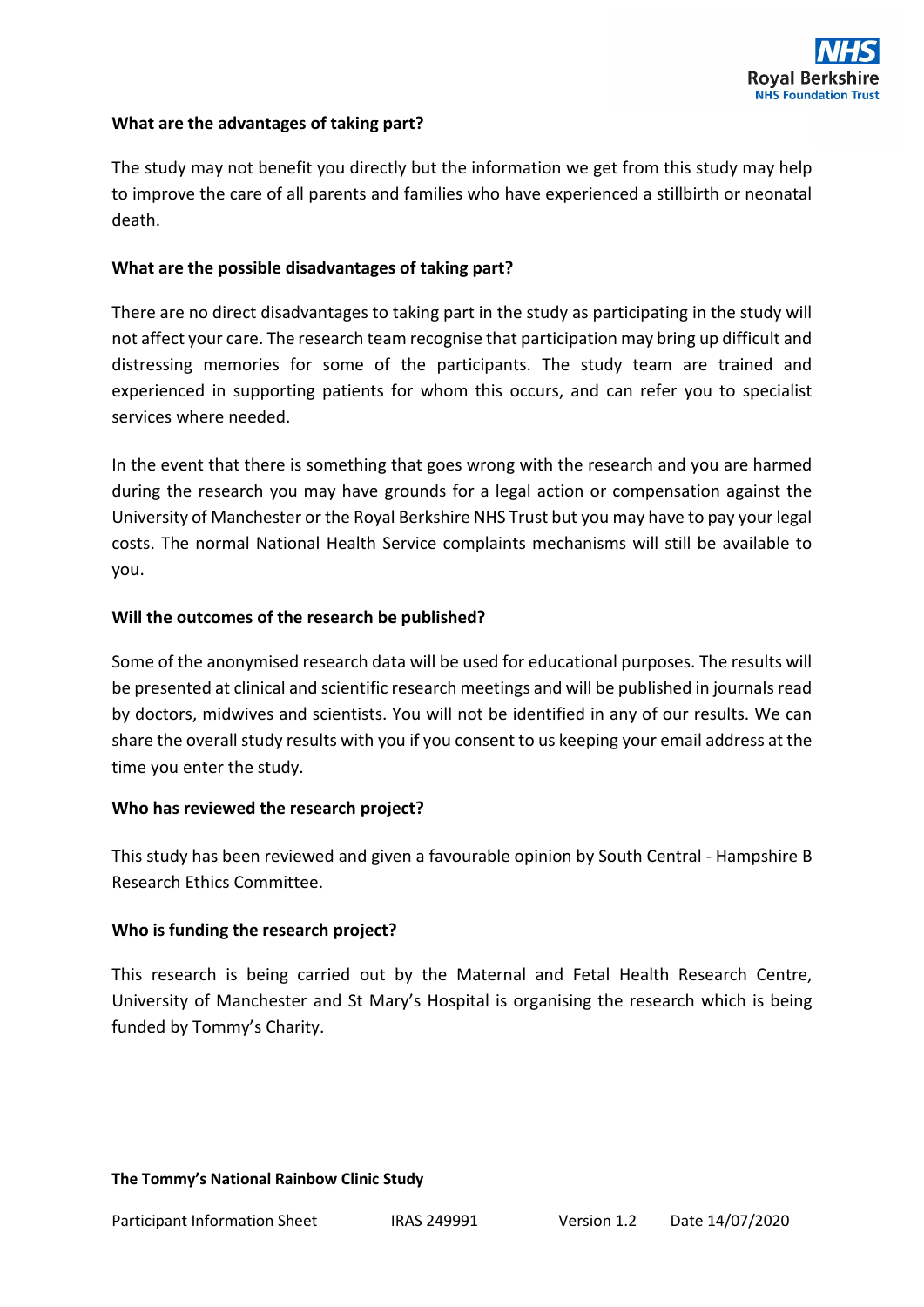

### **What would my involvement be?**

### • **What will I be asked to do if I took part?**

If you agree to take part in the study, we will collect information about you and your current pregnancy after we have received informed written consent from yourself.

1. The midwife will collect information about you (e.g. ethnicity, marital status, occupation) and your medical and obstetric history, this pregnancy (e.g. investigation results, admissions, emergency attendances, complications) and your baby (e.g. place of birth, onset of labour, use of medication, length of labour, type of birth, birthweight) from your medical notes. The data will be collected at several points during the study (following consent, following birth, following discharge) but not beyond the end of the study.

2. You will be asked to complete three short questionnaires about your levels of anxiety and current psychological state at your first clinic visit which is usually at approximately 23 weeks gestation and last clinic visit which is usually at 36 weeks gestation. However, Rainbow Clinic is a service which offers a tailored, individualised care to meet your needs. The questionnaires are standard questions and your answers are recorded by ticking a box. They take approximately 10 minutes to complete in total.

3. You will be asked to complete a patient experience questionnaire following your final Clinic appointment usually at 36 weeks' gestation, prior to you giving birth. The questionnaire will be CODED (meaning that the people looking after you will not be able to identify your response) and will measure patient experience based on your responses. These can be completed whilst attending a routine appointment at the clinic or can be posted to you, to be completed in the comfort of your own home. This is expected to take no longer than 10 minutes on each occasion. We may use anonymised quotes from people who have completed the questionnaire to illustrate our study findings.

# • **What happens if I do not want to take part or if I change my mind?**

It is up to you to decide whether or not to take part. You can withdraw from the study at any time if you wish, without giving a reason and without your medical care being affected, by contacting the study team at your site. However, it will not be possible to remove your data from the project once it has been anonymised as we will not be able to identify your specific data. This does not affect your data protection rights.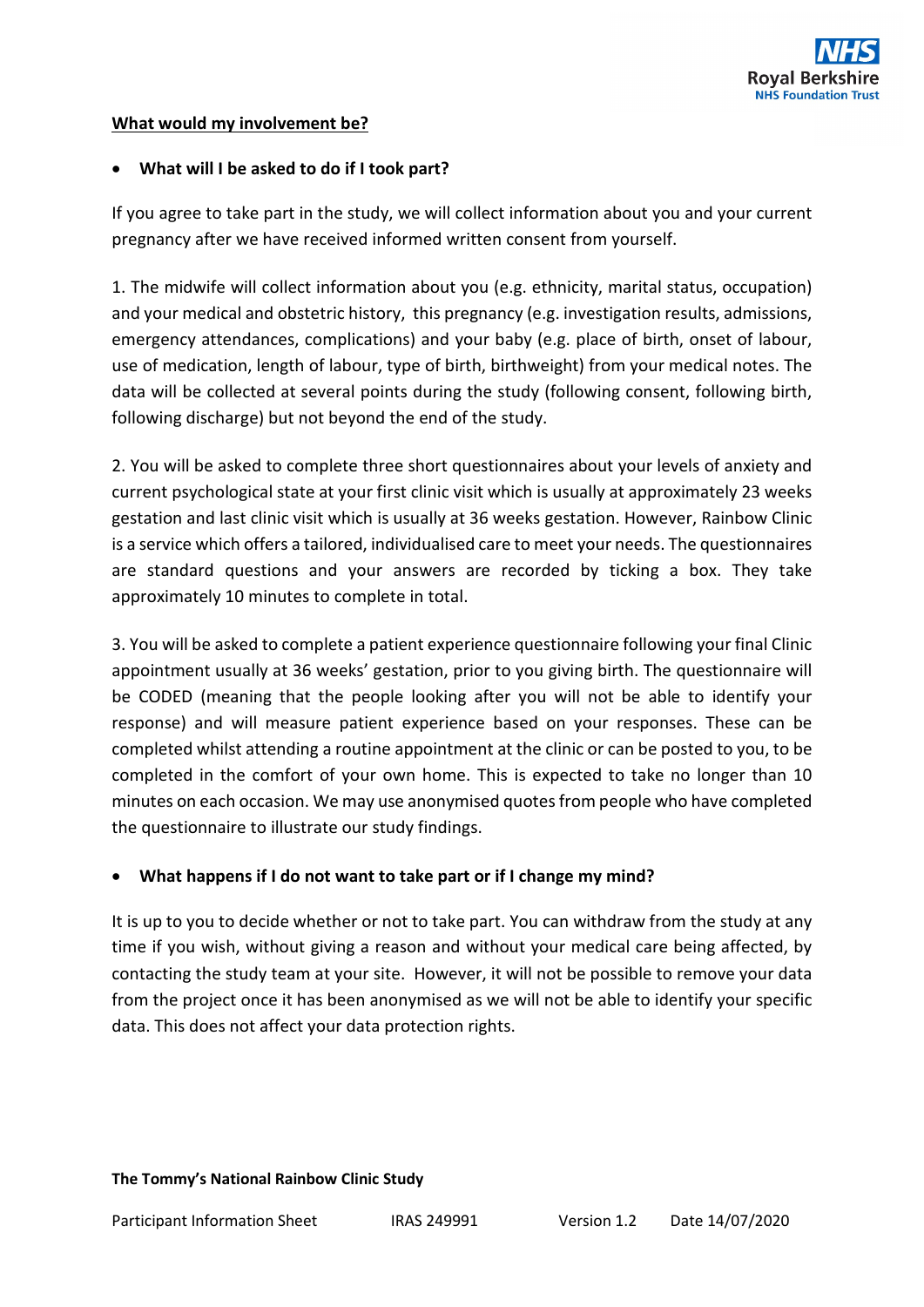

### **Data Protection and Confidentiality**

### • **What information will you collect about me?**

In order to participate in this research project we will need to collect information about you, this includes:

- Name, contact details, demographic data (e.g. ethnicity, marital status, occupation)
- medical details about you (medical and obstetric history)
- the current pregnancy (e.g. investigations, admissions, emergency attendance, complications) and your baby (e.g. place of birth, onset of labour, use of medication, length of labour, type of birth, birthweight) from your medical notes.
- The data will be collected at several points during the study (following consent, during labour & birth, following discharge) but not beyond the end of the study.

# • **Under what legal basis are you collecting this information?**

We are collecting and storing this personal identifiable information in accordance with data protection law which protect your rights. These state that we must have a legal basis (specific reason) for collecting your data. For this study, the specific reason is that it is "a public interest task" and "a process necessary for research purposes".

# • **What are my rights in relation to the information you will collect about me?**

You have a number of rights under data protection law regarding your personal information. For example you can request a copy of the information we hold about you,

If you would like to know more about your different rights or the way we use your personal information to ensure we follow the law, please consult our [Privacy Notice for Research](http://documents.manchester.ac.uk/display.aspx?DocID=37095) http://documents.manchester.ac.uk/display.aspx?DocID=37095

# • **Will my participation in the study be confidential and my personal identifiable information be protected?**

In accordance with data protection law, The University of Manchester is the Data Controller for this project. This means that we are responsible for making sure your personal information is kept secure, confidential and used only in the way you have been told it will be used. All researchers are trained with this in mind, and your data will be looked after in the following way:

Only the study team at the hospital where you are being looked after and The University of Manchester will have access to your personal information, but they will anonymise it as soon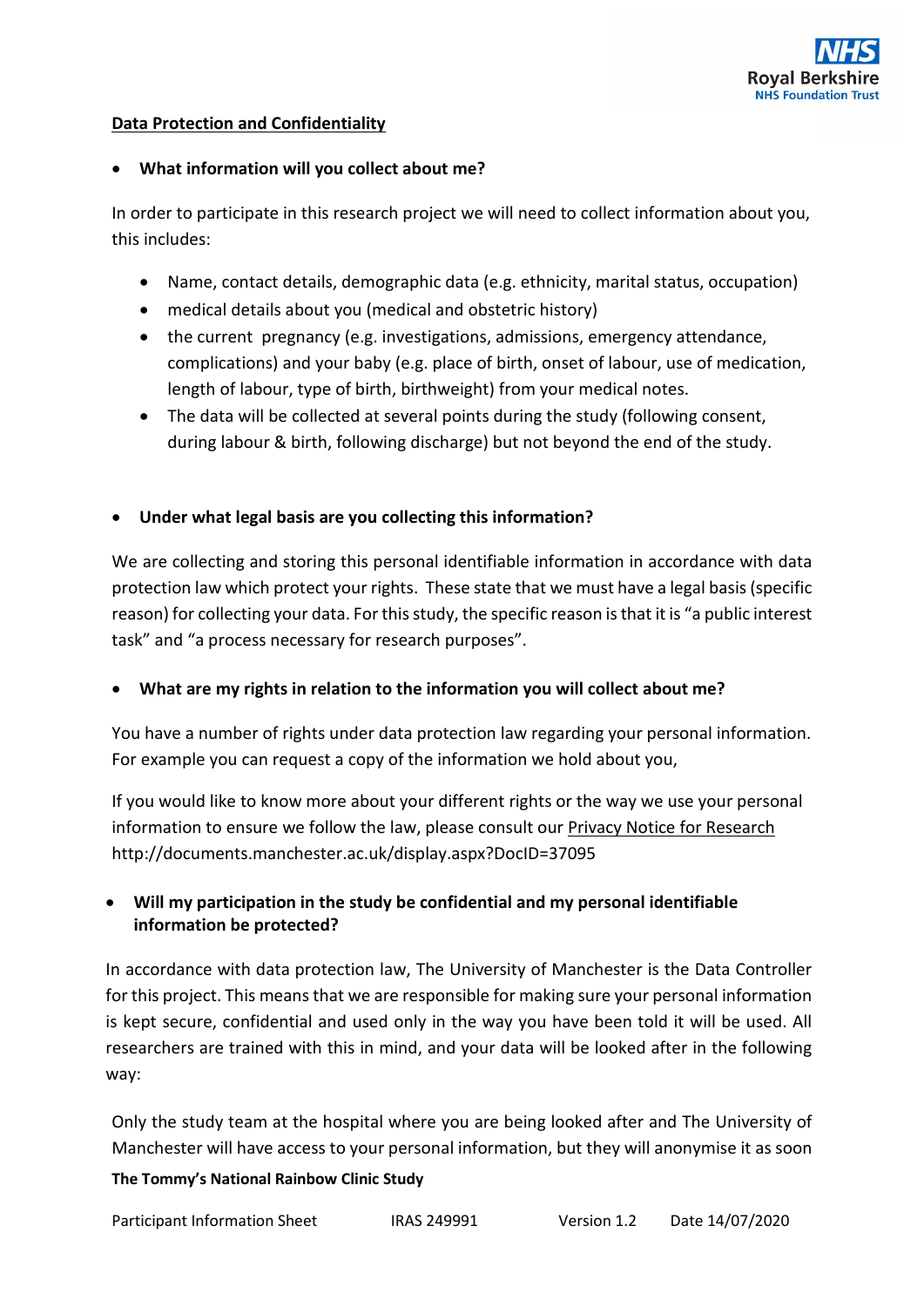as possible. Your name and any other identifying information will be removed and replaced with a study ID number. Only the research team will have access to the key that links this ID number to your personal information. Your consent form and contact details will be retained for 5 years in the hospital where you have been looked after.

Study ID numbers will be used and no personal identifiable data will be accessed by anyone outside the study team. In the rare event that information emerges that you are a danger either to yourself or others, it would be necessary to breach confidentiality and forward your details to agencies that can help you.

Please also note that individuals from The University of Manchester or regulatory authorities may need to look at the data collected for this study to make sure the project is being carried out as planned. This may involve looking at identifiable data. All individuals involved in auditing and monitoring the study will have a strict duty of confidentiality to you as a research participant.

When you agree to take part in a research study, the information about you may be provided to researchers running other research studies in this organisation only This is limited to the anonymised data collected for the purpose of this study. The future research will be of a similar nature to this research project and will concern stillbirth or neonatal death. Your information will only be used by this organisation and researchers to conduct research in accordance with the UK Policy Framework for Health and Social Care Research. Your contact details will not be shared for the purpose of recruitment for other studies.

# **What if I have a complaint?**

# Minor complaints

If you have a minor complaint then you need to contact the researchers in the first instance. For St Mary's Rainbow Clinic Manchester please contact **Emma Tomlinson RESEARCH MIDWIFE, 0161 701 6965[, emma.tomlinson@mft.nhs.uk](mailto:emma.tomlinson@mft.nhs.uk)** .

For Royal Berkshire Hospital Rainbow Clinic Reading please contact **Fidelma Lee RESEARCH MIDWIFE, 0118 322 8652[, child.research@royalberkshire.nhs.uk](mailto:fidelma.lee@royalberkshire.nhs.uk)** .

# Formal Complaints

If you wish to make a formal complaint or if you are not satisfied with the response you have gained from the researchers in the first instance then please contact;

The Research Governance and Integrity Officer, Research Office, Christie Building, The University of Manchester, Oxford Road, Manchester, M13 9PL, by emailing: [research.complaints@manchester.ac.uk](mailto:research.complaints@manchester.ac.uk) or by telephoning 0161 275 2674.